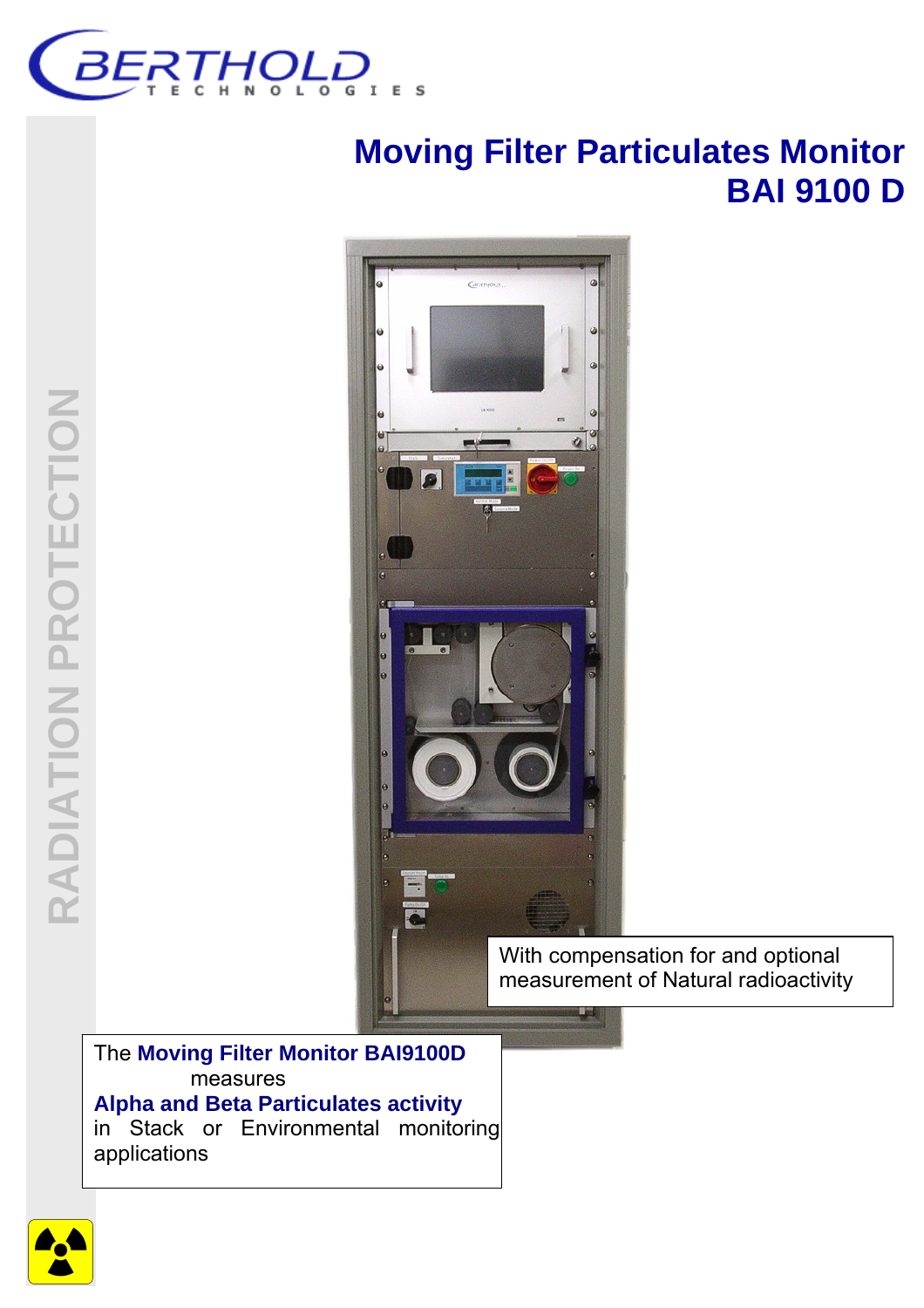#### **Introduction**

The Moving Filter monitor has following key features:

- **The Filter transport can be continuous or stepwise. The filter tape is led over a slotted capstan** drive through which the sampling air is drawn. This ensures a uniform dust collection with a continuous smooth filter advance without risk of rupturing the filter.
- The detector is mounted directly over the dust collection area and promptly measures the particulates radioactivity.
- The dust collection and detector assembly is shielded by an enveloping 4pi lead shield. This results in a low intrinsic background and small ambient radiation Sensitivity. Should this not be sufficient in strong to compensate the influence.
- The large collection area allows a high flow rate of  $25 \text{ m}^3/h$  hence low detection limits.
- As an Option a delayed measurement can be offered which measures the activity on the filter 120 h (5 days) after collection, virtually eliminating any Radon progeny influence from the result which results in Detection limits for artificial Beta activities lower than 1 mBq/m<sup>3</sup>.
- $\Box$  If required an automatic measuring range extension can be achieved by fast advance of the filter tape.
- **In the standard version a Beta plastic scintillator detector BAI9300B with high dynamic range is** used, resulting in a wide measuring range. Optionally an Alpha-/Beta Scintillator Detector BAI9300AB can be used to detect simultaneously in separated counting channels Alpha and Beta activities.
- **EX** With the Alpha-Beta measurement the influence of natural radioactivity is compensated by the Alpha/Beta ratio method or optional with the Alpha-Beta pseudo coincidence method (ABPD).
- **If required the Moving Filter monitor can be combined with an Iodine and/or Noble gas monitor** in the same 19" cabinet.
- **For data-logging and evaluation the 2/3 channel electronics LB5310 Multi-Logger, the 6 channel** BAI9111 u-logger or the flexible multi counting channel data-logger LB9000 can be used.

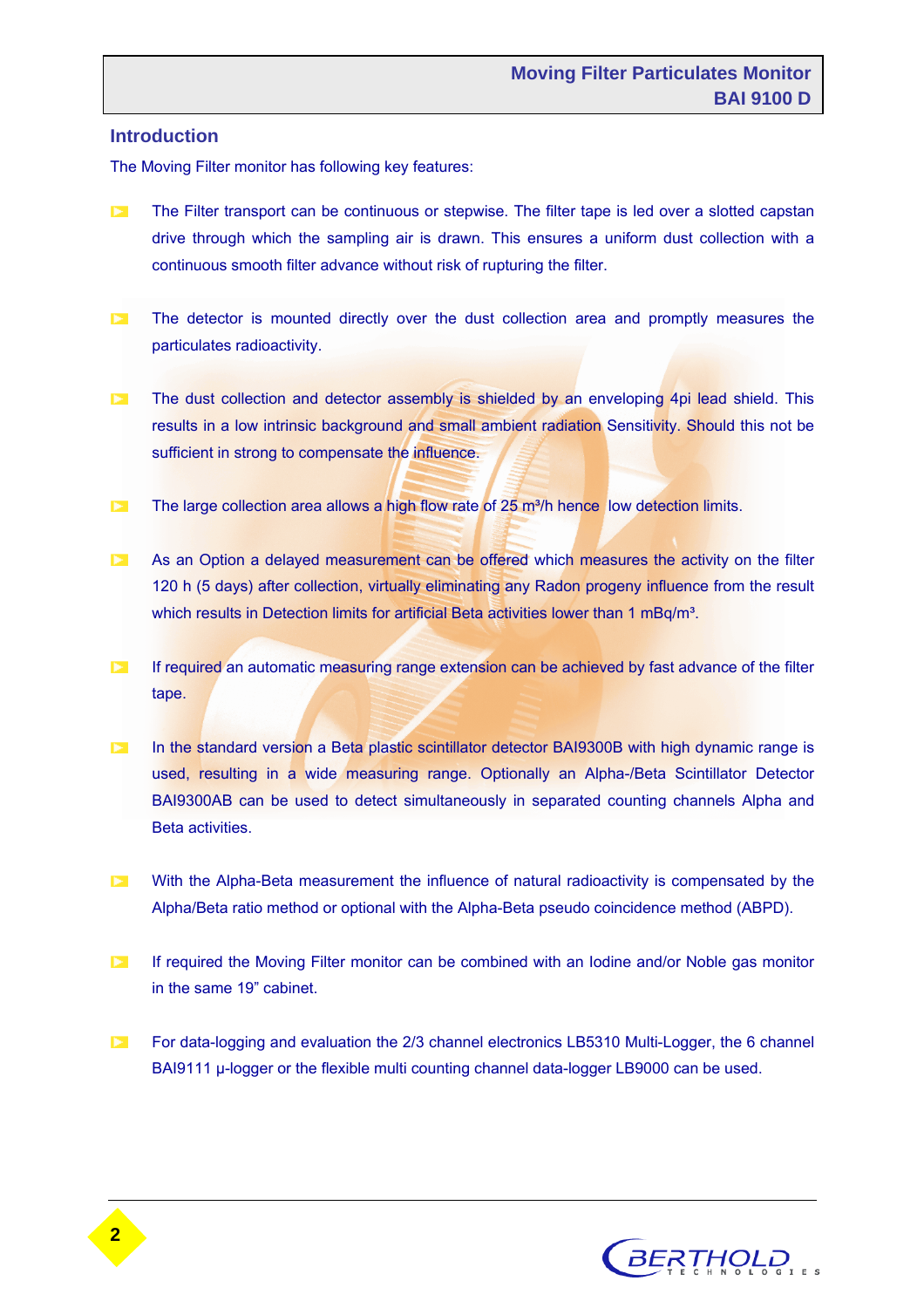#### The **Monitor BAI 9100 D** consists of following building blocks:

- A dust collection unit BAI9100D. This collection unit allows installing a prompt Beta or Alpha-Beta measurement as well as a prompt Gamma measurement. The Beta or Alpha-Beta detector is mounted on top of the dust collection area which ensures measurement while collecting activity. The Beta or respectively the Alpha/Beta Detector measures directly on the dust collection area in order that no delay occurs in the evaluation. The sample air is drawn in via a flat nozzle through the glass fiber filter. Additionally a delayed Measurement position is available with up to 120 h delay, depending on the filter speed. Optionally this position may be equipped with a Beta- or Alpha/Beta-Detector.
- A Cassette in Aluminum (Option Stainless Steel) with IP68 protection degree and a transparent Plexiglas front door which envelopes the medium wetted parts. On the back side of the Cassette the Capstan drive mechanism and filter tape sensors are mounted. The Capstan drive mechanism ensures a virtually tension free filter advance and makes it less prone to filter rupture even with a humid filter tape. The Cassette is built to 19" Standard and is suited for mounting into a 19" enclosure. The front door is secured with 2 screw closures and an optional "Door Open" sensor.
- A PLC Unit to drive and monitor the Stepper motor filter advance mechanism.
- A Pump unit equipped with a maintenance free lateral blower pump, suited for temperatures up to  $45^{\circ}$ C and designed for a sample airflow of 25 m<sup>3</sup>/h with flow sensor or an optional flow meter (Vortex or Calorimetric measurement principle).
- A Beta-Detector BAI9300 B with Plastic Scintillator and integrated Preamplifier BAI9207-1. The Detector delivers digital Norm pulses that are fed to the Evaluation electronics.

#### alternative

- An Alpha-/Beta-Detector BAI9300AB with ZnS coated Plastic Scintillator and Preamplifier unit LB2030 for simultaneous, separate Alpha and Beta activity measurement. The Analog signal from the Detector is converted into digital Norm pulses in the preamplifier LB2030 which are fed to the Evaluation electronics.
- Evaluation electronics depending on the application field (room or process gas, environmental or Stack monitoring): LB5310 Multi-Logger, BAI9111 Micro-Logger or LB 9000 Data- Logger.
- A 19"-Enclosure which contains the above Components.

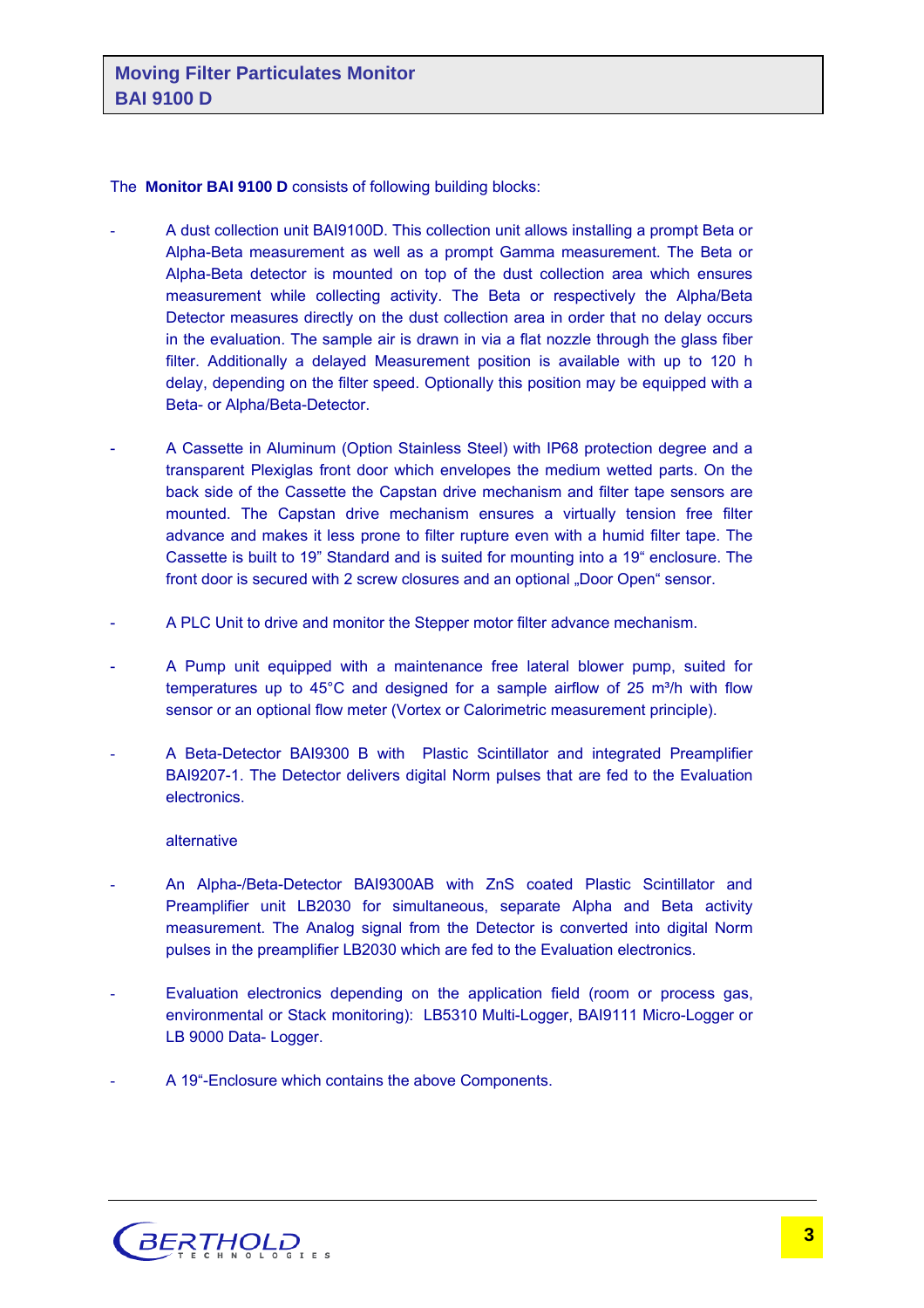# **Operating Principles**

The sample air is drawn in the Cassette with a lateral blower pump unit via a flat nozzle and passed through a glass fiber filter tape which retains the particles on a 50 x 50 mm² strip. The filter tape is advanced in preprogrammed large steps or continuously in very small (0.3 mm) steps with a DC Stepper motor to ensure a homogenous particle distribution on the filter tape. Filter transport and End of tape is monitored with 2 inductive sensors. The filter rupture sensor is located on the left idler beside the Capstan whereas the filter end sensor is located on the filter feed spool.

#### **Operating Principle Moving Filter**



The sample air is drawn with the pump via the Inlet flange on the top side of the monitor and is brought to the dust collection area, located directly under the prompt Beta- or Alpha/Betadetector, through a smooth inner surface stainless steel pipe. The aerosols are trapped in the filter tape en measured with the prompt detector. The filter tape is conducted from the feed spool over the Capstan and quide rolls to the filter take-up spool. The tape is advanced through the Capstan rotation by means of a stepper motor which ensures a steady rate of filter advance.

In Step Mode operation the monitor behaves like a fixed filter monitor (Activity Release Balance). Depending on the required cycle time the filter is advanced (changed) automatically in preset intervals (for instance daily).

To obtain a wider dynamic measuring range in Step mode the measuring and stepping intervals can be increased whereas in continuous mode the filter speed can be augmented. The cycle times or filter speeds can be preset through internal parameters or activated via an external trigger input.

As an option the airflow rate can be continuously measured with a flow meter. The calorimetric flow meter measures the Normalised sample volume flow (NTP volume flow to DIN ISO 2533 normalised to 1013 hPa, 15°C and 0% relative humidity). This type of flow measurement has no moving parts like a turbine and requires therefore little or no maintenance. The flow meter is installed after the Cassette and before the pump unit. The Analog output signal is connected to the Evaluation electronics for further processing, monitoring and registration.

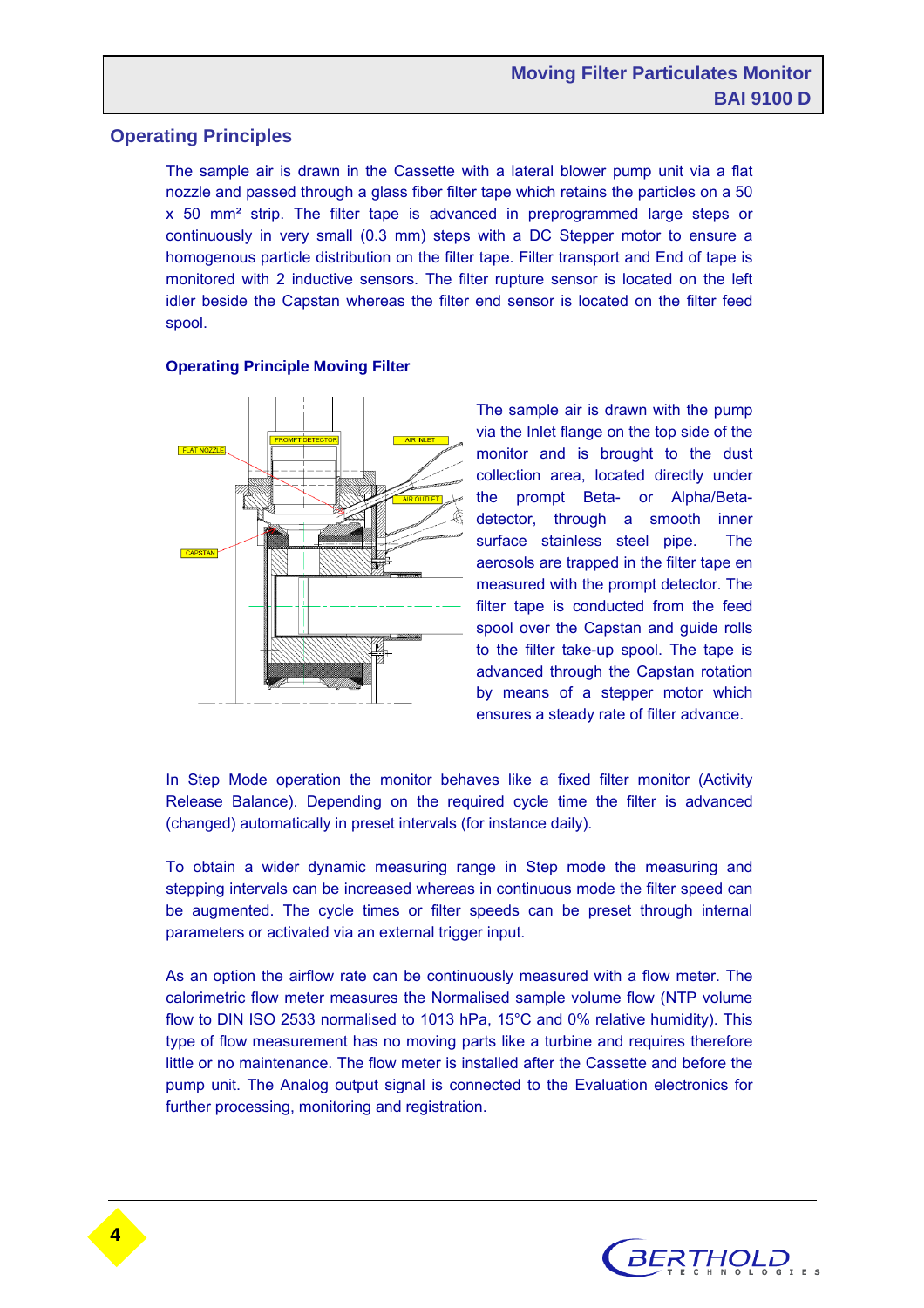The Detectors used for prompt and delayed measurement are scintillation-PMT types. The plastic scintillator detector BAI9300B is used for Beta only measurement, the ZnS coated plastic scintillator detector BAI9300AB is used for Alpha/Betameasurements.

The separation between Alpha and Beta radiation in the Alpha/Beta- detector is obtained through pulse height discrimination inside the LB2030 preamplifier.

In the LB2030 the analog signal is presented to two pulse height window discriminators after amplification and pulse shaping in a first amplifier stage. The discriminators split the analog signal in two separate Alpha and Beta norm pulse outputs.

The norm pulse output signals from the LB2030 preamplifier or the direct output of the Beta detector are connected to the digital counter inputs of the Evaluation electronics.

#### **Evaluation Electronics**

Several Electronics are available to interface & monitor the 9100D detector and sensor signals :

- 3 Channel counting electronics LB5310 Multi-Logger
- 5 dual counting channels electronics BAI9111 Micro-Logger
- Flexible Multi-counting channel Data logger LB9000 with up to 20 Channels

The application software in these electronics allows the free setting of System- and Measurement parameters.

For the LB5310 and the LB9000 additional service functions are available s.a. Background, Calibration, Radon compensation (pseudo coincidence factors), and Performance tests.

All data loggers are equipped with V24/RS232 serial interfaces for data transmission or logging of relevant measurement or operating parameters. The data are stored in a FIFO Data buffer.

Further details on each of the Evaluation electronics presented here can be found in the corresponding data sheets of each data logger.



LB 9000 Datenlogger

LB 5310 Multi-Logger

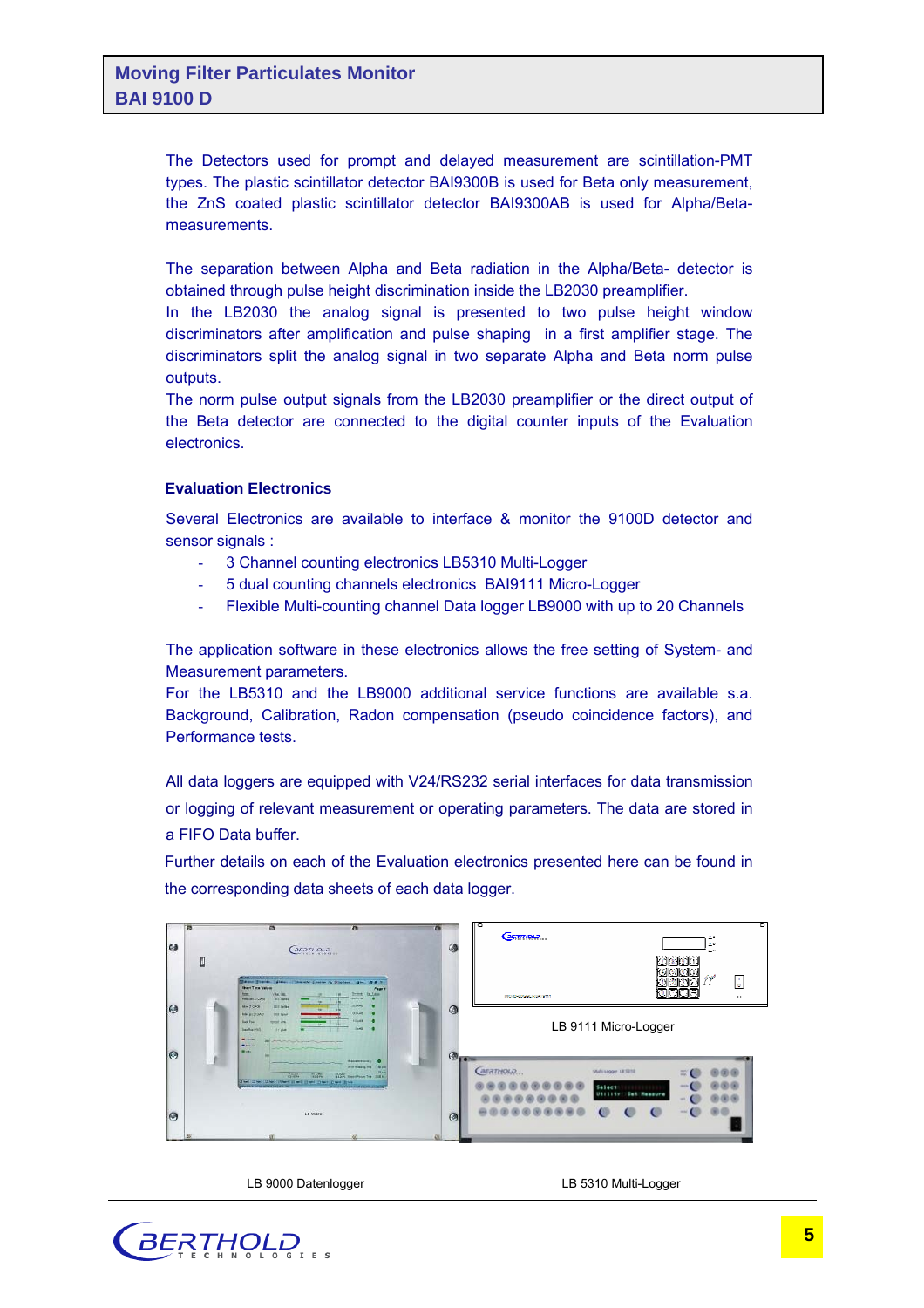# **Detection Limits**

- Continuous filter speed 10 mm/h
- Based on DIN 25482
- $k_{1-\alpha} = k_{1-\beta} = 1,96$  (false positive, false negative conf.level)

#### **Prompt Measurement with Alpha/Beta-Detector without presence Nat. Activity**

**Alpha Beta** 

| Meas. time | Det. limit | MDC        |
|------------|------------|------------|
| [s]        | [cps]      | $[Bq/m^3]$ |
| 600        | 0.012      | 0,001      |
| 1800       | 0,007      | 0,001      |
| 3600       | 0,005      | N/A        |
| 7200       | 0,004      | N/A        |

| Meas. time | Det. limit | MDC        |
|------------|------------|------------|
| [s]        | [cps]      | $[Bq/m^3]$ |
| 600        | 0,226      | 0.021      |
| 1800       | 0,131      | 0,012      |
| 3600       | 0.092      | 0,008      |
| 7200       | 0.065      | 0.006      |
|            |            |            |

#### **Prompt Measurement with Alpha/Beta-Detector and ABPD-Compensation**

And an assumed Radon daughter volumetric activity concentration of : 3,7 Bq/m<sup>3</sup>

**Alpha Beta** 

| Meas. time | Det. limit | MDC        |
|------------|------------|------------|
| [s]        | [cps]      | $[Bq/m^3]$ |
| 600        | 1.506      | 0.143      |
| 1800       | 0.869      | 0.083      |
| 3600       | 0.615      | 0.058      |
| 7200       | 0.435      | 0.041      |

| <b>Beta</b>              |       |            |
|--------------------------|-------|------------|
| Meas. time<br>Det. limit |       | MDC        |
| [s]                      | [cps] | $[Bq/m^3]$ |
| 600                      | 2.921 | 0.266      |
| 1800                     | 1.687 | 0.153      |
| 3600                     | 1.193 | 0.109      |
| 7200                     | 0.843 | 0.077      |

#### And an assumed Radon daughter volumetric activity concentration of: 37 Bq/m<sup>3</sup>

#### **Alpha Beta**

| Meas. time | Det. limit | <b>MDC</b> |
|------------|------------|------------|
| [s]        | [cps]      | $[Bq/m^3]$ |
| 600        | 4.761      | 0.452      |
| 1800       | 2.749      | 0.261      |
| 3600       | 1.944      | 0.185      |
| 7200       | 1.374      | 0.131      |

| ына                      |       |            |  |
|--------------------------|-------|------------|--|
| Meas. time<br>Det. limit |       | MDC        |  |
| [s]                      | [cps] | $[Bq/m^3]$ |  |
| 600                      | 9.238 | 0.841      |  |
| 1800                     | 5.334 | 0.485      |  |
| 3600                     | 3.772 | 0.343      |  |
| 7200                     | 2.667 | 0.243      |  |

#### **Prompt Measurement with Alpha/Beta-Detector and Beta/Alpha Ratio -Compensation**

And an assumed Radon daughter volumetric activity concentration of:

| w | ۰, | . . |  |
|---|----|-----|--|
|   |    |     |  |
|   |    |     |  |

| <b>Beta</b> |            |            | <b>Beta</b>    |
|-------------|------------|------------|----------------|
| Meas. time  | Det. limit | <b>MDC</b> | Mea            |
| [s]         | [cps]      | $[Bq/m^3]$ |                |
| 600         | 1.065      | 0.097      | 6              |
| 1800        | 0.615      | 0.056      | 1)             |
| 3600        | 0.435      | 0.040      | 3 <sup>0</sup> |
| 7200        | 0.307      | 0.028      | 71             |

#### $3,7$  Bq/m<sup>3</sup> 37 Bq/m<sup>3</sup>

|  | ۰, | $\sim$<br>w |  |
|--|----|-------------|--|
|  |    |             |  |

| Meas. time | Det. limit | MDC                  |
|------------|------------|----------------------|
| [s]        | [cps]      | [Eq/m <sup>3</sup> ] |
| 600        | 3.367      | 0.306                |
| 1800       | 1.944      | 0.177                |
| 3600       | 1.375      | 0.125                |
| 7200       | 0.972      | 0.088                |

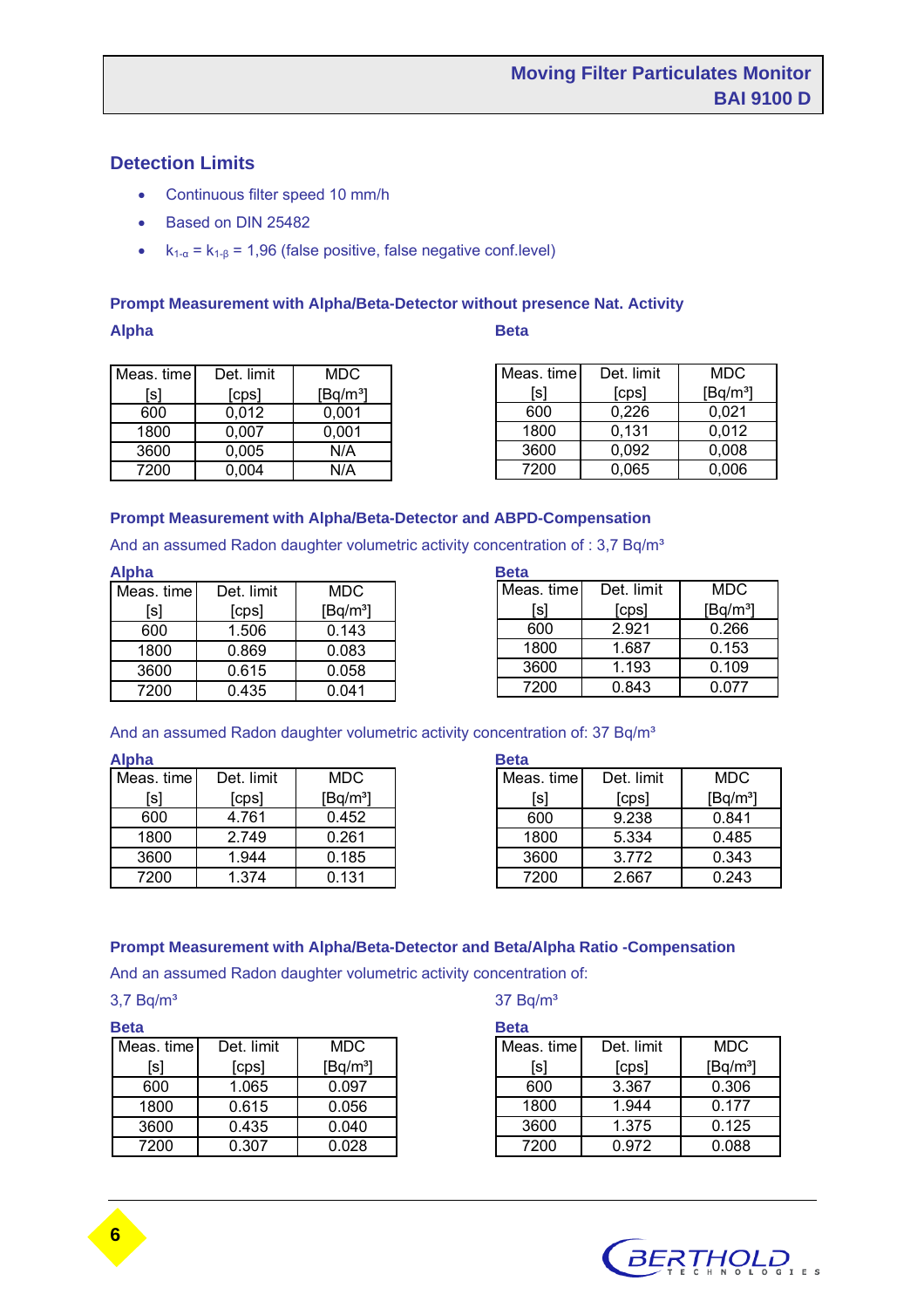# **Moving Filter Particulates Monitor BAI 9100 D**

#### **Delayed Measurement with Alpha-Beta Detector**

#### **Alpha Beta**

| Meas. time | Det. limit | MDC        |
|------------|------------|------------|
| [s]        | [cps]      | $[Bq/m^3]$ |
| 600        | 0.226      | 0.015      |
| 1800       | 0.131      | 0.009      |
| 3600       | 0.092      | 0.006      |
| 7200       | 0.065      | 0.004      |

| Meas. time | Det. limit | MDC     |
|------------|------------|---------|
| [s]        | [cps]      | [Bq/m3] |
| 600        | 0.152      | 0.014   |
| 1800       | 0.088      | 0.008   |
| 3600       | 0.062      | 0.006   |
| 7200       | 0.044      | 0.004   |

### **Radon Progeny Compensation**

To detect the lowest levels of artificial radioactivity in the presence of natural activity (Radon/Thoron-progeny), which can fluctuate between 1 and several hundred Bq/m<sup>3</sup> depending on the location, season of the year, time of day or night, weather conditions; a solid discrimination against natural activity is required. For a Beta only monitor this can be achieved using the Beta/Alpha ratio compensation method and the ABPD compensation method for an Alpha/Beta monitor.

### **Beta/Alpha ratio compensation**

This compensation method relies on the assumption that all Alpha activity is resulting from Natural occurring isotopes. The Beta radiation is indicated as net artificial activity by correcting the gross activity for the natural component using the Beta/Alpha ratio formula: Beta art net =  $Kb*(B - aA)$ , with A and B the background corrected count rates from Alpha and Beta channels, Kb the calibration factor for the Beta Channel and a the compensation factor derived from the Beta/Alpha count rate ratio measured *without presence* of artificial activity.

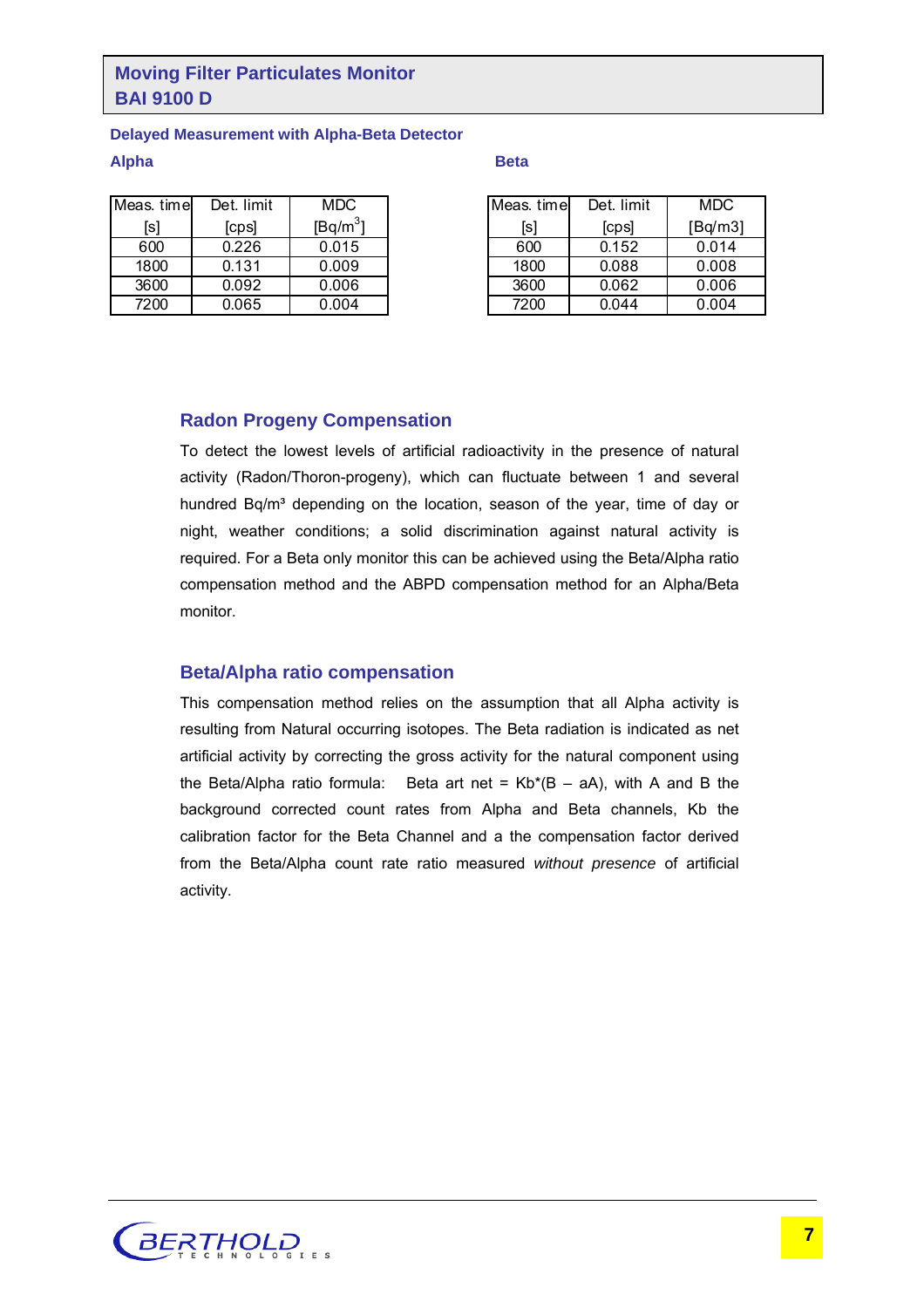# **ABPD-Compensation and Measurement principle**



#### **Alpha Beta Pseudo-coincidence Difference method**

The ABPD method uses the specific measurement of the Bismut-214 decay into Polonium-214 and the Bismut-212 decay into Polonium-212 to compensate for natural activity.

Simplified we can say that the method is implemented in an electronics stage with a coincidence gate which is opened for a given time (>160µsec) as soon as a Beta decay is detected in the Detector. If during this gate time the Detector also 'sees' an Alpha

decay a pseudo-coincidence pulse is generated which is a measure for the natural activity in the sample. In practice the electronics uses the Alpha counts to trigger the gate, whereby the Beta's are sent through a delay line. The reason for this is to obtain a wider dynamic range because in equilibrium the natural Alpha decays are about 1.6 times less than the natural Beta decays.

A good pseudo-coincidence stage should contain a second circuit to detect Random coincidences. These should be used to compensate the pseudocoincidence stage for random coincidences at higher count rates to avoid overcompensation i.e. suppression of potential artificial radioactivity events. The ABPD module block diagram shown here has these 2 stages implemented the pseudo-coincidence stage (Bi-214/Po-214 and Bi-212/Po-212 decays) and the random (A/B) coincidence stage.



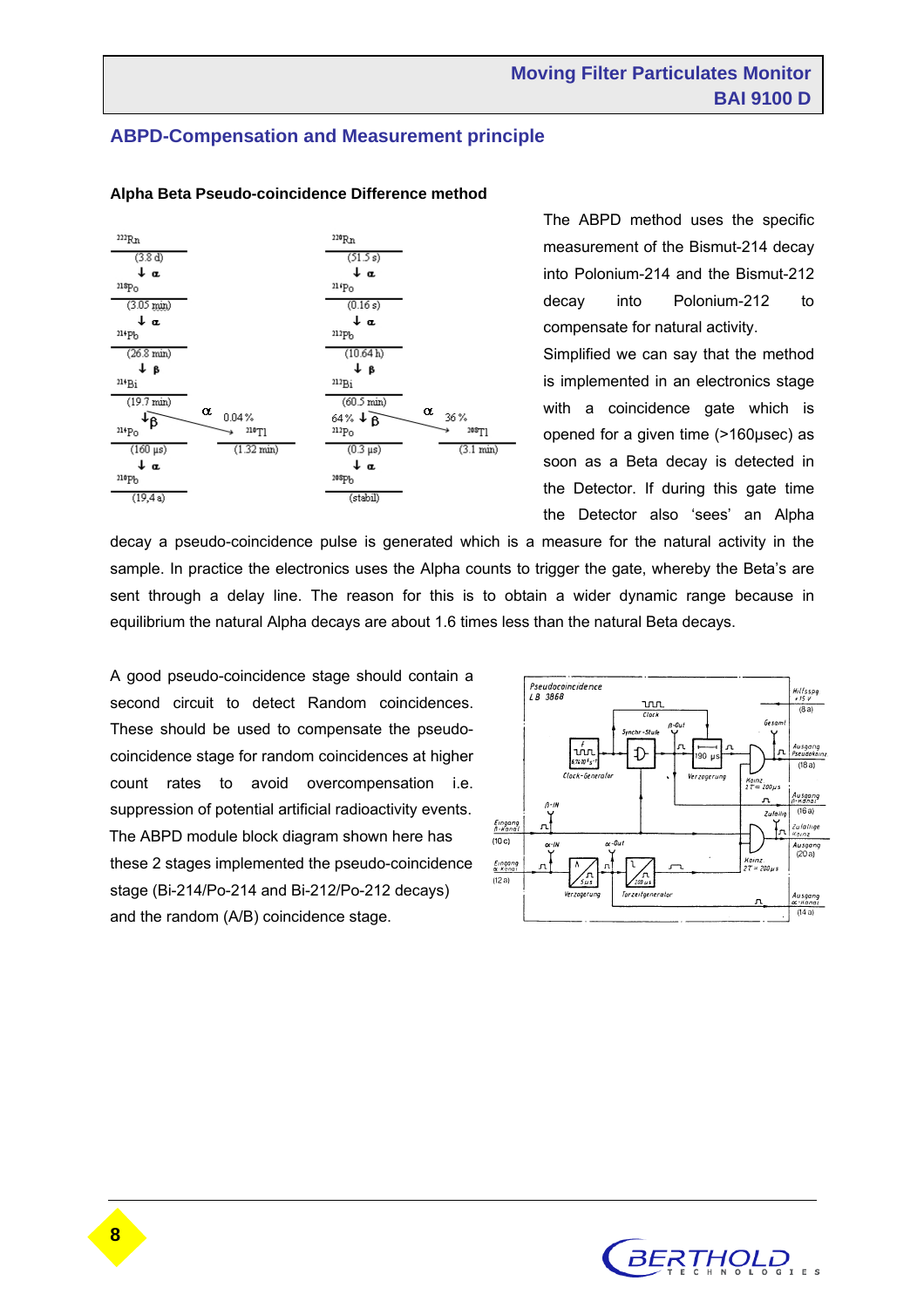# **Components of the Moving Filter Particulates monitor BAI9100 D**